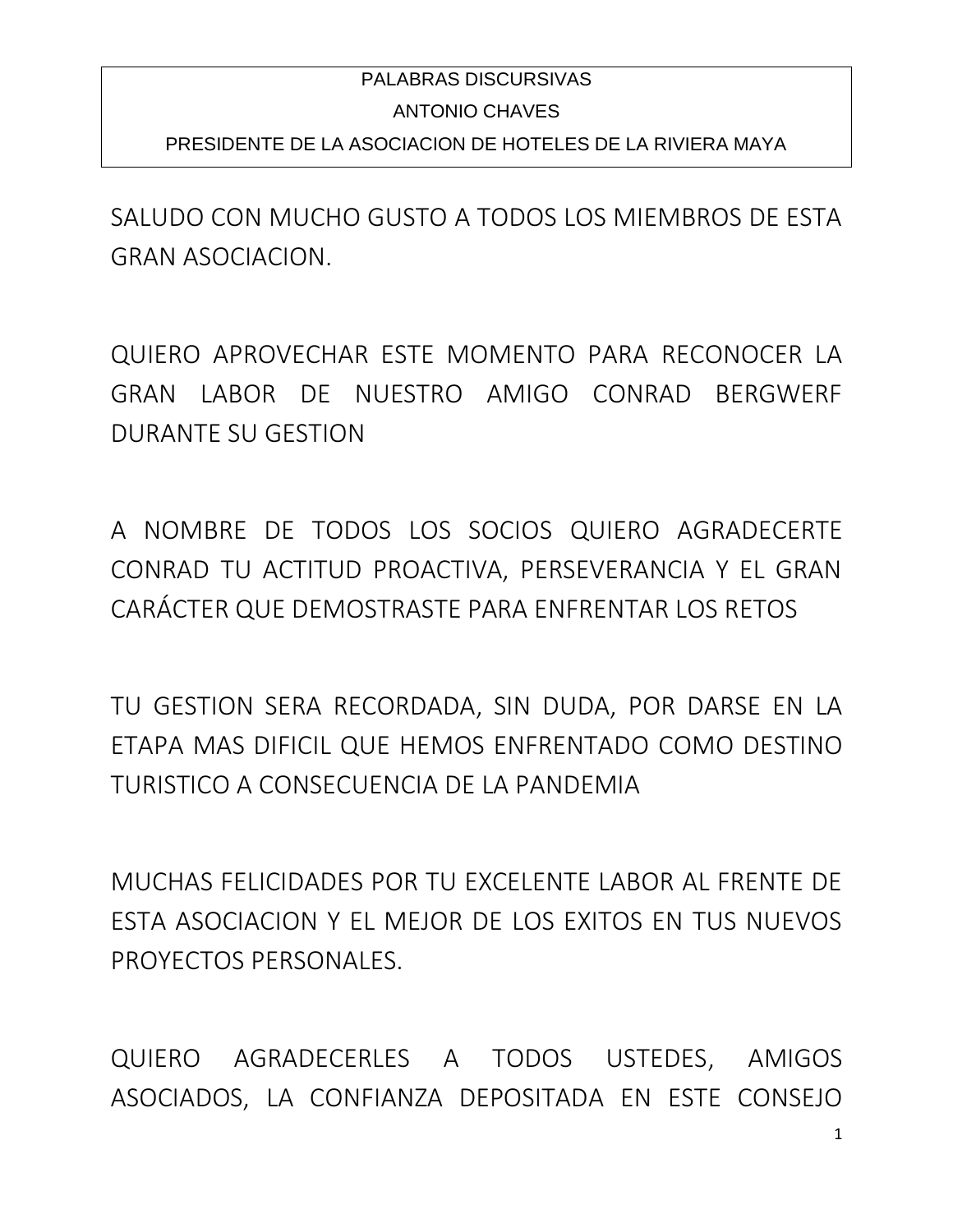DIRECTIVO Y EN MI PERSONA PARA PRESIDIR UNA DE LAS MAS GRANDES ASOCIACIONES DE HOTELES DE MEXICO Y EL CARIBE

UN RETO QUE ESTOY DISPUESTO A ASUMIR CON ENTUSIASMO Y ACTITUD DE ENTREGA, CON LA NOBLE MISION DE FORTALECER ESTE GREMIO PROMOTOR DE EMPLEOS, DIVISAS Y BIENESTAR PARA NUESTRO ESTADO

VENGO A CONTRIBUIR CON MI EXPERIENCIA DE MUCHOS AÑOS COMO HOTELERO Y APORTAR MI TIEMPO, ENERGÍAS Y CONOCIMIENTOS POR EL BIEN COMUN

SIGUIENDO EL CAMINO TRAZADO EN SU MOMENTO POR JEAN AGARRISTA Y POR CONRAD, MI PRINCIPAL COMPROMISO SERA FORTALECER AUN MÁS LA UNIDAD DEL GREMIO HOTELERO

UNA ASOCIACION UNIDA SERA SIEMPRE UNA ASOCIACION FUERTE PARA SALIR ADELANTE ANTE CUALQUIER OBSTACULO QUE SE LE PRESENTE

CON EL APOYO DEL CONSEJO DIRECTIVO MOTIVAREMOS A LOS ASOCIADOS A REFORZAR LAS MEDIDAS DE SEGURIDAD E HIGIENE PARA SEGUIR SIENDO UN DESTINO LÍDER A NIVEL MUNDIAL CON EL SELLO SAFE TRAVELS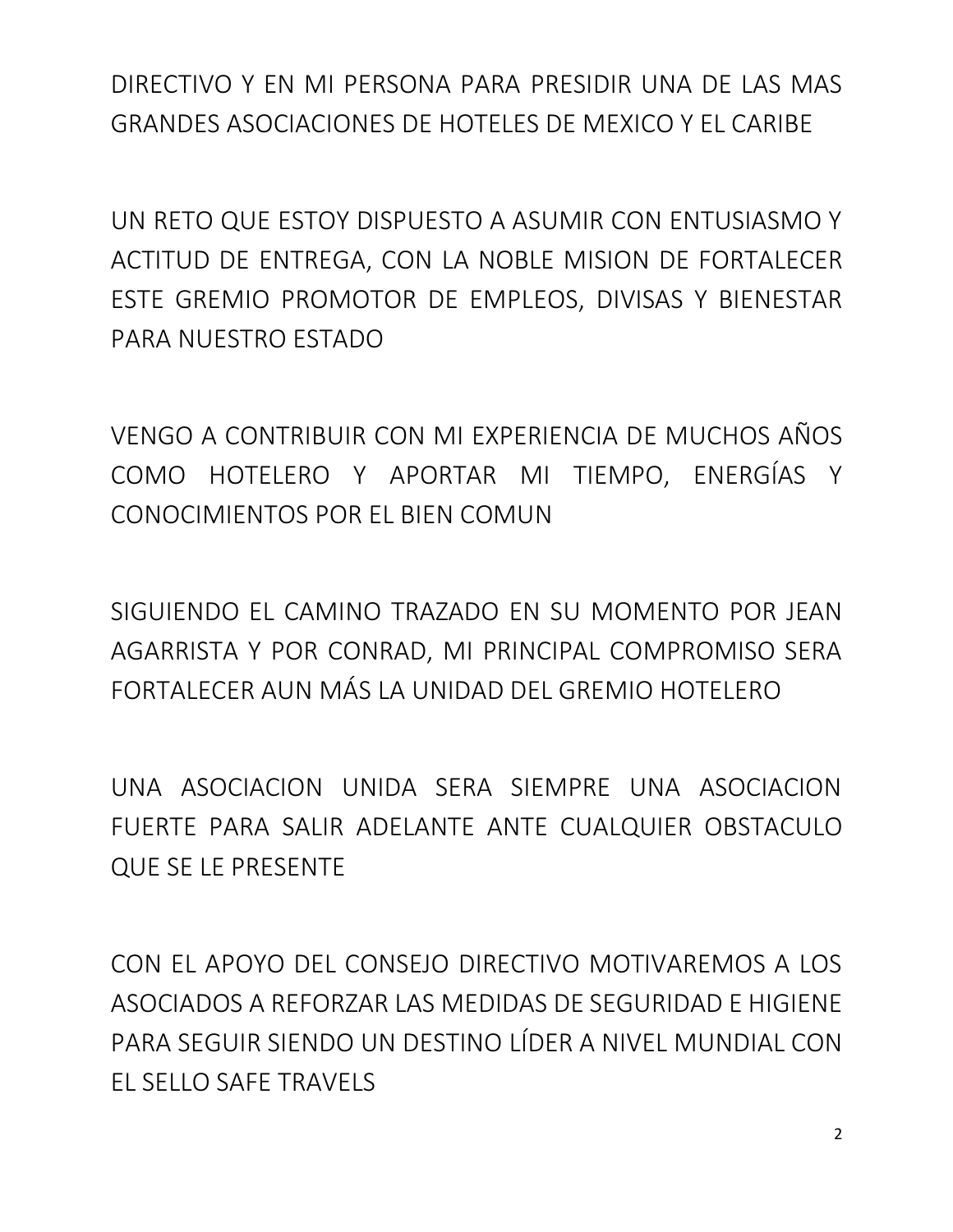BUSCAREMOS MEJORAR LOS PROGRAMAS DE CAPACITACION DE LA ASOCIACION PARA MANTENER EL SERVICIO DE EXCELENCIA QUE NOS CARACTERIZA Y SEGUIRNOS ADAPTANDO A LOS NUEVOS PROTOCOLOS DE HIGIENE

SERA UNA PRIORIDAD FORTALECER AÚN MAS EL TRABAJO CONJUNTO CON LA SECRETARIA ESTATAL DE TURISMO Y EL CONSEJO DE PROMOCION TURÍSTICA DE QUINTANA ROO

CON LAS LINEAS AREAS, AGENCIAS DE VIAJES Y DEMAS ACTORES DE LA INDUSTRIA TURISTICA SEGUIREMOS IMPULSANDO ALIANZAS ESTRATEGICAS QUE GENEREN MAS PROMOCION, TURISMO Y NEGOCIO PARA TODOS

HOY MAS QUE NUNCA NECESITAMOS SUMAR FUERZAS CON LAS DEMAS ASOCIACIONES, CAMARAS Y ORGANISMOS EMPRESARIALES

ES PRIORITARIO ENFOCARNOS EN NUESTRAS COINCIDENCIAS Y NO EN NUESTRAS DIFERENCIAS, PARA JUNTOS REACTIVAR AL TURISMO COMO PRINCIPAL FUERZA ECONOMICA DE QUINTANA ROO Y DE MEXICO.